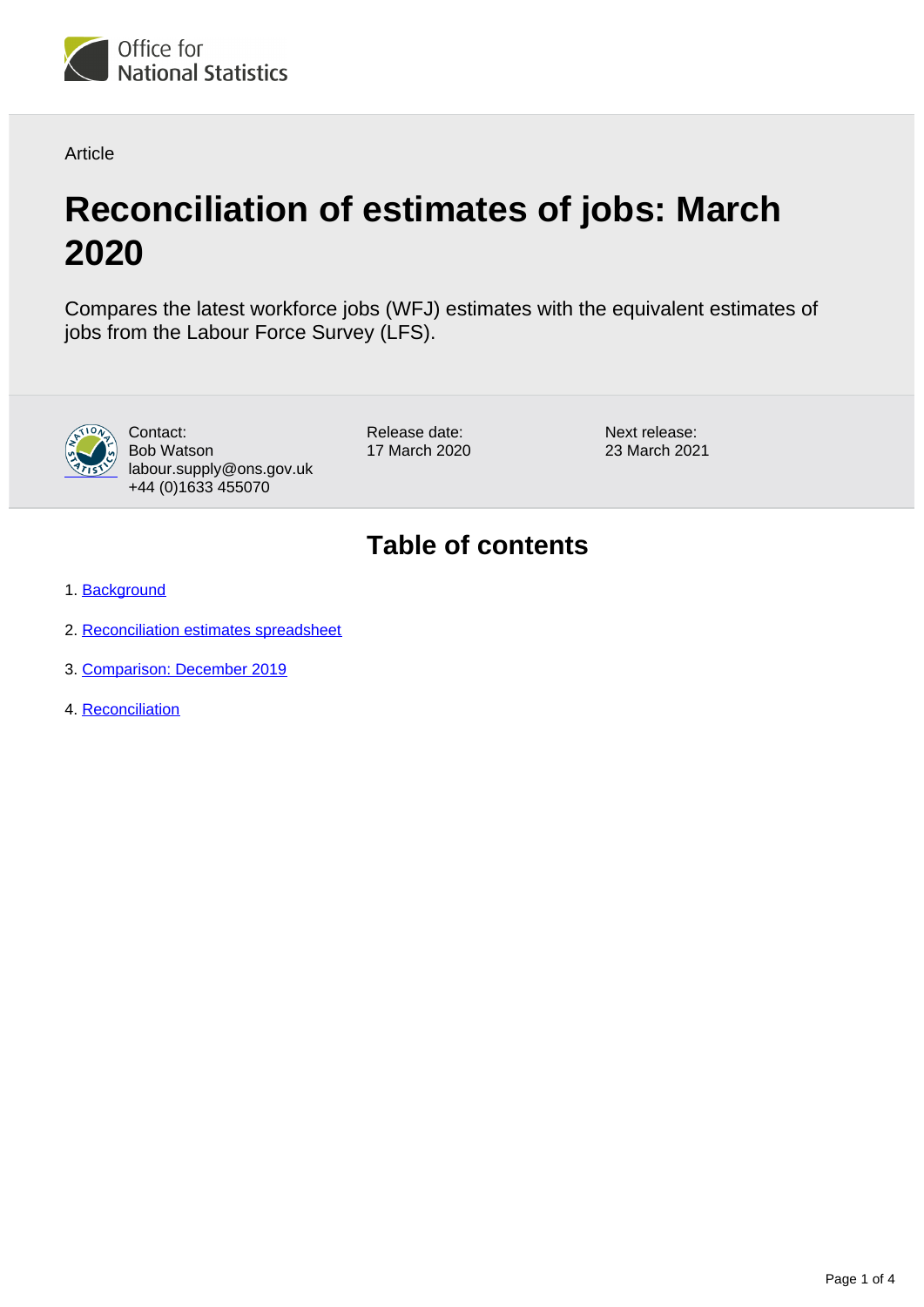## <span id="page-1-0"></span>**1 . Background**

This report compares the latest workforce jobs (WFJ) estimates with the equivalent estimates of jobs from the Labour Force Survey (LFS). This is produced annually in March.

The concept of employment (measured by the LFS as the number of people in work) differs from the concept of jobs, since a person can have more than one job and some jobs may be shared by more than one person. The LFS, which collects information mainly from residents of private households, is the preferred source of statistics on employment.

The LFS can also be used to produce estimates of the total number of jobs in the UK, by adding together the headline employment figures (which are equivalent to main jobs) and those for workers with a second job. The WFJ series, which is compiled mainly from surveys of businesses, is the preferred source of statistics on jobs by industry, since it provides a more reliable industry breakdown than the LFS.

## <span id="page-1-1"></span>**2 . Reconciliation estimates spreadsheet**

A table containing Labour Force Survey (LFS) jobs and workforce jobs (WFJ) reconciliation estimates is available in [dataset X03.](https://www.ons.gov.uk/employmentandlabourmarket/peopleinwork/employmentandemployeetypes/datasets/reconciliationofestimatesofemploymentandjobsx03)

## <span id="page-1-2"></span>**3 . Comparison: December 2019**

The Labour Force Survey (LFS) estimate of total UK jobs for the three-month period from November 2019 to January 2020 is calculated by adding together the LFS figures for total employment (32.985 million) and workers with second jobs (1.171 million). On comparing this LFS UK jobs estimate (34.156 million) with the corresponding workforce jobs (WFJ) figure for December 2019 (35.832 million), the LFS total jobs estimate is lower than the WFJ figure by 1.676 million (4.9% of the LFS total).

Figure 1 illustrates this comparison over time. These estimates have not been adjusted for factors causing differences between the two sources because many of these factors cannot be measured on a quarterly basis. Over the latest comparable three-month periods, the LFS series shows a quarterly increase of 216,000 jobs (0.6%) and the WFJ series shows an increase of 67,000 jobs (0.2%). On an annual basis, the LFS series shows an increase of 301,000 jobs (0.9%) and the WFJ series shows an increase of 541,000 jobs (1.5%).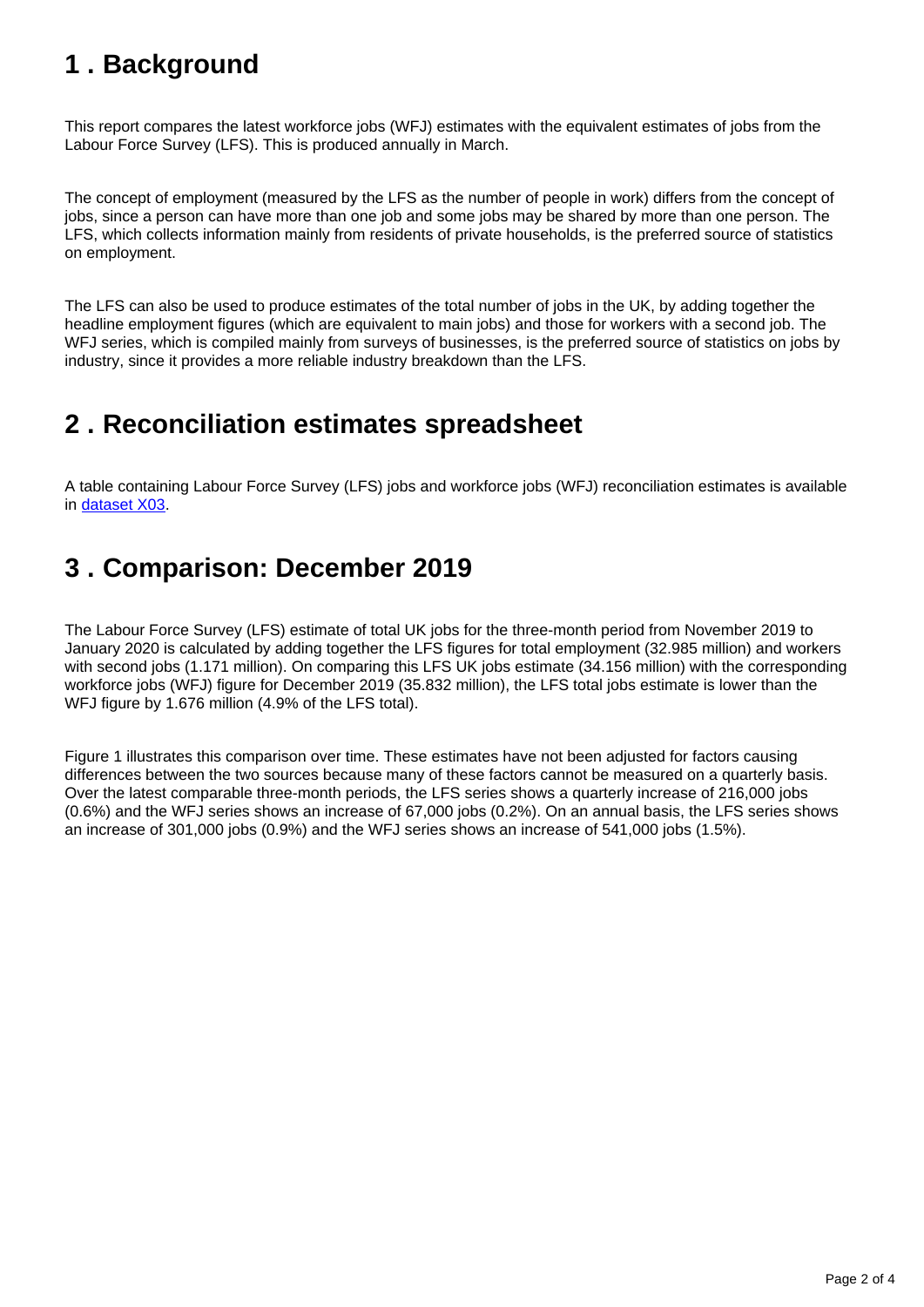#### **Figure 1: Labour Force Survey jobs were up 0.6% and workforce jobs were up 0.2% on the quarter**

**Labour Force Survey and workforce jobs estimates of jobs as published, seasonally adjusted, UK, December 2013 to December 2019**

### Figure 1: Labour Force Survey jobs were up 0.6% and workforce jobs were up 0.2% on the quarter

Labour Force Survey and workforce jobs estimates of jobs as published, seasonally adjusted, UK, December 2013 to December 2019



#### **Source: Office for National Statistics – Labour Force Survey**

[The 2006 National Statistics Quality Review of Employment and Jobs Statistics \(PDF, 4.35MB\)](http://www.ons.gov.uk/ons/guide-method/method-quality/quality/quality-reviews/theme/labour-market/nsqr-44/nsqr-series-report-no--44--review-of-employment-and-jobs-statistics-.pdf) identified about 30 reasons why the LFS and WFJ estimates of jobs can differ from each other. Some of these factors can be quantified approximately using information from the LFS and other sources, while others are much more difficult to measure. The measurable factors causing differences between the LFS jobs and WFJ estimates are available in [dataset X03.](https://www.ons.gov.uk/employmentandlabourmarket/peopleinwork/employmentandemployeetypes/datasets/reconciliationofestimatesofemploymentandjobsx03)

### <span id="page-2-0"></span>**4 . Reconciliation**

Figure 2 shows the two series adjusted to take into account the measurable factors causing differences between the Labour Force Survey (LFS) jobs and workforce jobs (WFJ) statistics. Once these factors have been taken into consideration, the adjusted LFS estimate of total UK jobs is lower than the adjusted WFJ estimate by 1.046 million (3.0% of the LFS total).